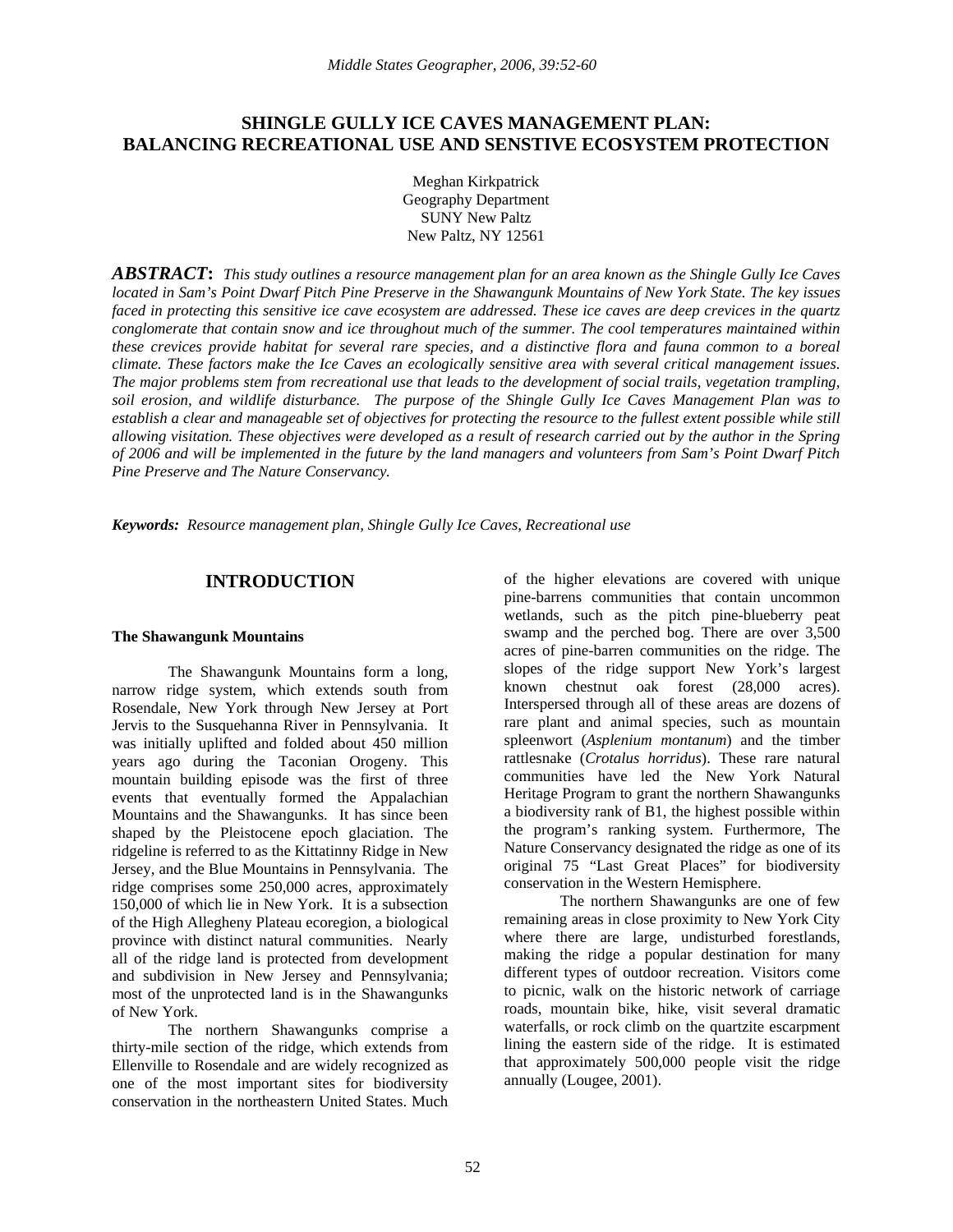### **Sam's Point Dwarf Pine Ridge Preserve**

Sam's Point Dwarf Pine Ridge Preserve is located in the southwestern portion of the northern Shawangunks and comprises nearly 5,000 acres. The Open Space Institute (OSI) currently owns the Preserve and The Nature Conservancy (TNC) is authorized to manage the property. It is home to the rarest natural community in the northern Shawangunks, the globally unique dwarf pitch pinebarrens. This community is ranked G1 S1 by the New York Natural Heritage Program, which indicates the highest level of global and state rarity. The preserve is also home to four other rare natural communities, seven rare plants and three rare animals. The Sam's Point Preserve is perhaps the most intact and unfragmented of all the protected natural areas on the ridge, with only a few maintained hiking trails and carriage roads bisecting it (Lougee, 2001).

The Master Plan for the Sam's Point Dwarf Pine Ridge Preserve was written by J. Lougee in 2001. The purpose was to create a process for protecting the unique natural resources of the preserve with appropriate and managed public use as its focus. The Sam's Point Master Plan provides guidance for protecting the property's biodiversity, as well as its educational, scenic, cultural and recreational value with goals focused on the protection of natural and cultural resources. Balancing ecological management with visitor management at the preserve is essential in achieving the goals of the Master Plan. Unmanaged recreational use is a leading threat to the fragile areas. The visitor management program in the Master Plan was designed using the National Park Service's Visitor Experience Resource Protection (VERP) framework. The implementation of this framework combined with an education and outreach plan should lead to responsible visitation and stewardship activities at the preserve (Lougee, 2001).

## **Shingle Gully Ice Caves**

One of the critical management areas at the Sam's Point Dwarf Pine Ridge Preserve is an area known as the Shingle Gully Ice Caves, Greater Ice Caves, or Ellenville Ice Caves. This area is currently accessed by permit only. The Ice Caves are deep 100-foot crevices in the quartz conglomerate that contain snow and ice through much of the summer. Due to the cool temperatures that are maintained within these crevices, the area contains flora and fauna common to a northern or boreal climate. The Ice Caves also contain several rare and unique

species. These factors make the Shingle Gully Ice Caves an ecologically sensitive area with several management issues particularly in regards to recreational use. The purpose of this study was to apply VERP management practices from the Sam's Point Master Plan to identify specific management issues for the Ice Caves sub-region and to develop a comprehensive set of goals to protect the resource while allowing recreational visitors. The final Shingle Gully Ice Caves Management Plan could then be used as a foundation for better management and future planning.

## **BACKGROUND**

## **Geology**

The ice caves of the Shawangunk Mountains are deep fissures in quartz conglomerate bedrock that contain ice most of the year. Some ice persists well into the summer, especially where conglomerate slabs bridge over the upper part of the gaps and blocks the sun. The conglomerate ice caves are quite different geologically from limestone caverns. Throughout the ridge a hard quartz conglomerate, known as Shawangunk Conglomerate, overlies the less competent Martinsburg Shale (Kiviat, 1991). There are several locations where these ice caves exist but the highest concentration is at Sam's Point Preserve. The largest of these caves is in the Shingle Gully Region. These ice caves were produced when conglomerate masses separated along joint cracks leaving deep, canyon-like gaps that range from a few feet to more than a hundred feet across (Fagan, 1998). The gravity slide is the largest block landslide in the East and possibly the U.S. At the north end of the area is a stream offset at an angle of about 200 degrees. This may be the only place an offset stream can be seen in the U.S. east of the San Andreas Fault (Kiviat, 1991).

The Grand Canyon, the largest crevice within the Shingle Gully Ice Caves has cliffs that are around 100 feet with both high and low angle walls. There are also freestanding blocks that separated from the adjacent cliff walls. This area is between 1,700 and 1,800 feet in elevation, varies in width, and is over a quarter of a mile long. Talus chokes the bottom of this crevice and may be up to 100 feet deep. The talus at this site is deep and layered but is not extensive in area. The Grand Canyon Cliffs have variable aspects facing north and south due to the opposing nature of the canyon walls (Lougee, 2000).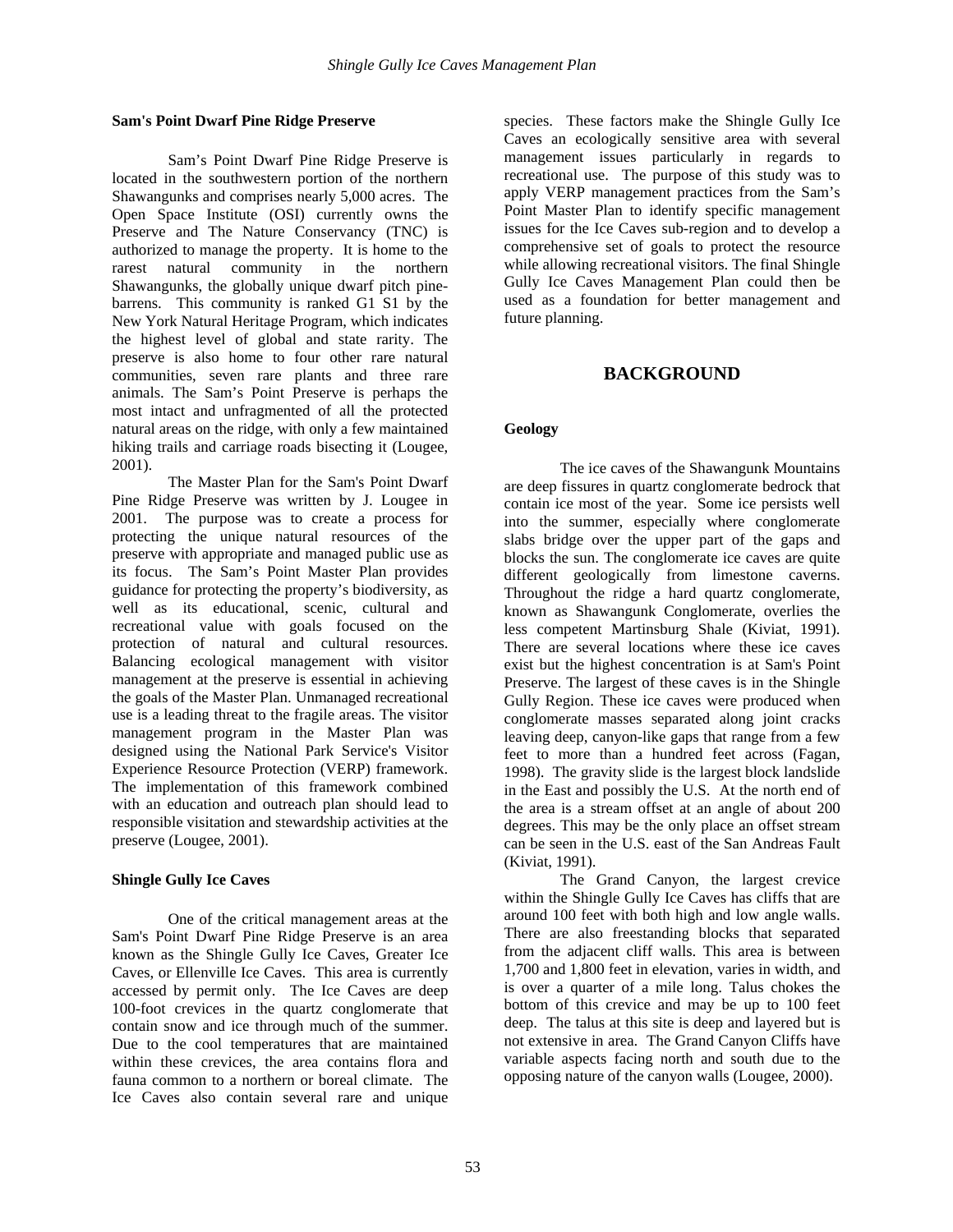### **Flora and Fauna**

The ice caves support regionally unique boreal biota as a result of cold air draining from the depths of the crevices. These communities are home to plants more commonly seen in sub-alpine forests and alpine meadows above 4,000 feet, such as those found on the highest Adirondack summits. A Cliff Community Survey was completed in 2000 on five cliff sites including the Grand Canyon. A total of 72 plant species were recorded growing in the cliff communities and 51 species were observed on the cliff faces, many of which also occurred in the talus. All five survey sites harbored rare or unusual species (Lougee, 2000). Where enough soil has accumulated on the talus blocks that choke these crevices, there is a delicate carpet of bryophytes (mosses and lichens) and boreal plants, such as creeping snowberry (*Gaultheria hispidula*), goldthread (*Coptis trifolia*), shining clubmoss (*Lycopodium lucidulum*), bunchberry (*Cornus canadensis*), and starflower

(*Trientalis borealis*). An alpine lichen called crustose or map lichen (*Rhizocarpum geographicum*) also occurs within this community type. Common trees associated with the ice caves talus communities have boreal and alpine affinities as well. These include black spruce (*Picea mariana*) and mountain ash (*Sorbus Americana*) (Lougee, 2000 and 2001; Kiviat, 1991).

The Shingle Gully Ice Caves provide important habitat for wildlife at the preserve. Small mammals such as the star-nosed mole (*Condylura cristata*), the long-tailed shrew (*Sorex dispar*) and a variety of bats, including the brown bat (*Myotis lucifugus*), big brown bat (*Eptesicus fuscus*), hoary bat (*Lasiurus cinereus*) and the eastern pipistrelle bat (*Pipistrellus subflavus*) have been known to use these habitats. However, little is known about the extent that these bat species utilize the caves for hibernation. Shingle Gully is also a historical location of the extirpated eastern woodrat (*Neotoma floridana*), and it has been suggested the ice caves talus communities



Figure 1. Sam's Point Preserve. Shingle Gully Ice Caves are located in the Access by Permit Only zone.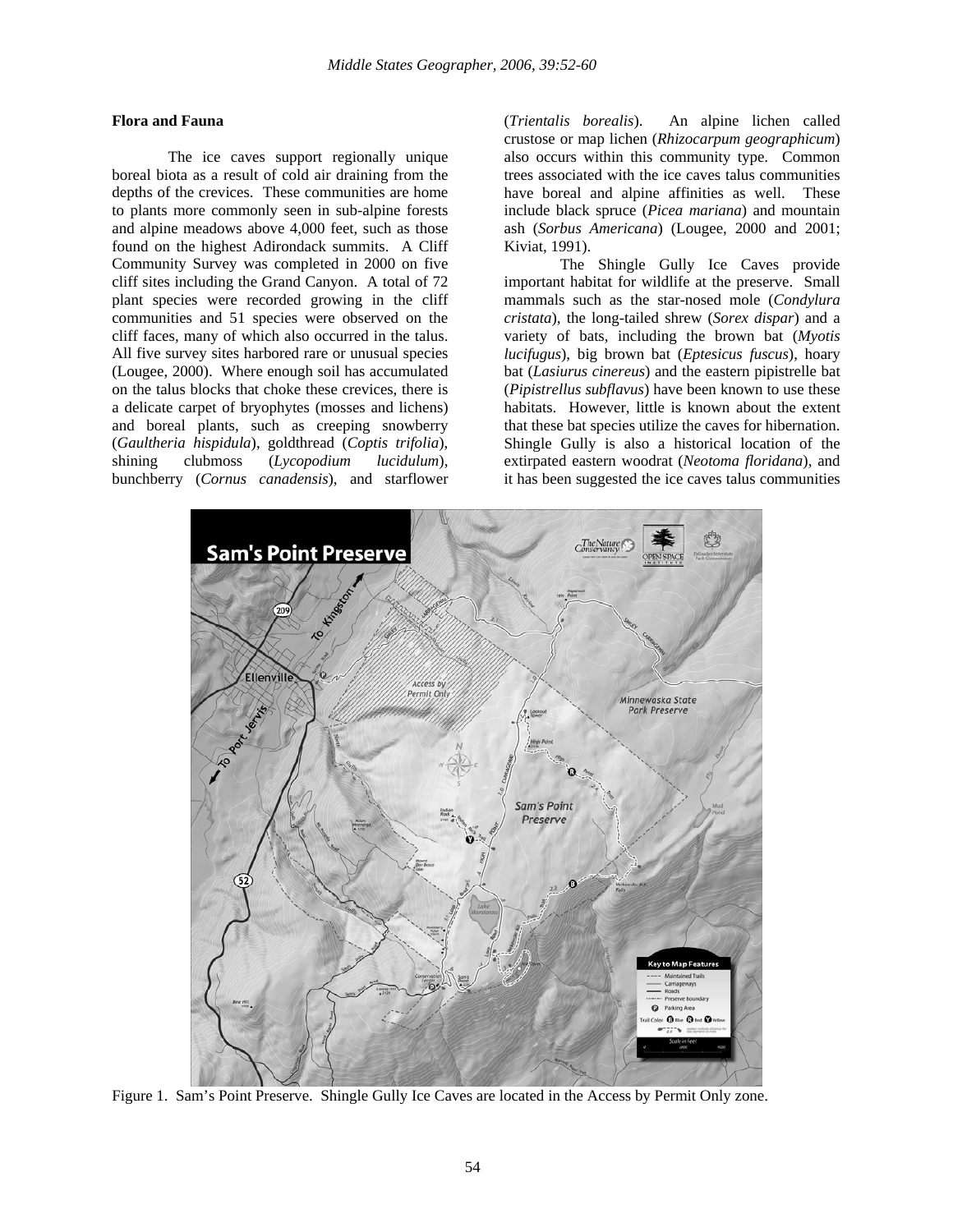are possible habitats for the rock vole (*Microtus chrotorrhinus*) (Lougee, 2001; Kiviat, 1991). Locally rare faunas including peregrine falcons, common ravens, and black vultures have all recently returned to the Shawangunks (Lougee, 2000). Many dwell in areas next to or on cliff walls. Nesting ravens were documented in field reports from the Mohonk Preserve throughout the 1990's. In a recent trip, nesting ravens were sighted in the Grand Canyon. The caves probably support "northern" invertebrate species, but there is no information on this subject (Kiviat, 1991). Additional field reports from 1953 to 1996 were provided by the Daniel Smiley Research Center at Mohonk Preserve and are on file for more detailed flora and fauna findings during that period. A current detailed inventory and analysis is needed in order to better understand the flora and fauna present and to determine the influence of visitation.

## **Cultural and Historical Significance**

The Shawangunk Mountain landscape has a long history of human intervention but little is known about the Shingle Gully Ice Caves region. There have been no professionally conducted archaeological surveys or excavations within Sam's Point Preserve's limits, with the exception of one highly localized survey effort. However, excavations and surveys conducted within portions of the Shawangunks adjoining the preserve suggest that the relatively inaccessible ridge tops of the preserve contain a repository of archaeological information that cannot be found in other settings (Lougee, 2001).

Archaeological sites within this environment typically take the form of rockshelters. This type of site can be found in several contexts including rock/ledge overhangs along the bases of cliffs, within caves, or among rock masses that have become detached from "parent" cliffs. Such sites were used as temporary shelter by small mobile bands of pre-Columbian hunter-gatherers because they offered safety and protection from the elements. Activities usually involved sleeping, food preparation, cooking, and maintenance of equipment. Groups tended to visit rockshelters repeatedly through time, accumulating cultural debris. Based on existing research, several areas within the preserve are now considered potentially sensitive for rockshelter sites, including overhangs in the vicinity of the Shingle Gully Caves. To understand fully Native American presence within this region more professional archaeological surveys are needed (Lougee, 2001). Available evidence indicates that current preserve lands were not intensively utilized by Euro-Americans during the early American colonial

period. Only a handful of eighteenth and nineteenth century Euro-Americans were able to establish livelihoods in the Shawangunks. Local industries included wintergreen distilling, quarrying, mining, shingle making, barrelhoop making, charcoal making, trapping and huckleberry picking (Lougee, 2001).

The huckleberry pickers were a group of working-class men and women who began to inhabit the Shawangunk Ridge seasonally in the middle of the nineteenth century. At some point, the berry pickers began to establish seasonal and/or semipermanent camps within what is now the Preserve and the adjacent lands. One of their settlements was along the Smiley Road. This is a roadway constructed at the beginning of the 20th century providing a direct route from Ellenville to the hotels at Lake Minnewaska. The Smiley Road is currently used as a trail for visitors and for access to the Shingle Gully Ice Caves (Lougee, 2001). Considering the ice caves area has high numbers of berry bushes, the berry pickers probably harvested around the ice caves but this is not supported by historical research.

Beginning in the mid-nineteenth century shingle making was also an important local industry. The place name "Shingle Gully," given to a ravine adjacent to the Shingle Gully Ice Caves suggests that local residents were engaged in this livelihood. Shingle makers were often hermits or farmers who worked on a seasonal basis. Shingles made from white pine or hemlock were probably sold commercially to dealers in the Rondout Valley (Harris, 2003). The shingle weavers probably lived and worked near the ice caves but this is not supported by research either. During the middle and late nineteenth century the Preserve was a popular tourist destination. Thomas Botsford built two resorts at Sam's Point. In this period there was an extensive trail network that went through the Shingle Gully Ice Caves. Historical watercolor paintings of tourists visiting the caves document this use.

# **RECREATIONAL USE AND MANAGEMENT**

Visitation to the Shingle Gully Ice Caves is not well understood. There is currently no on-site method for recording the number of visitors accessing the site, what trails they are using, or what activities they engage in while at the caves. Visitors are currently required to obtain a permit from the Nature Conservancy. For 2005, only 28 permits were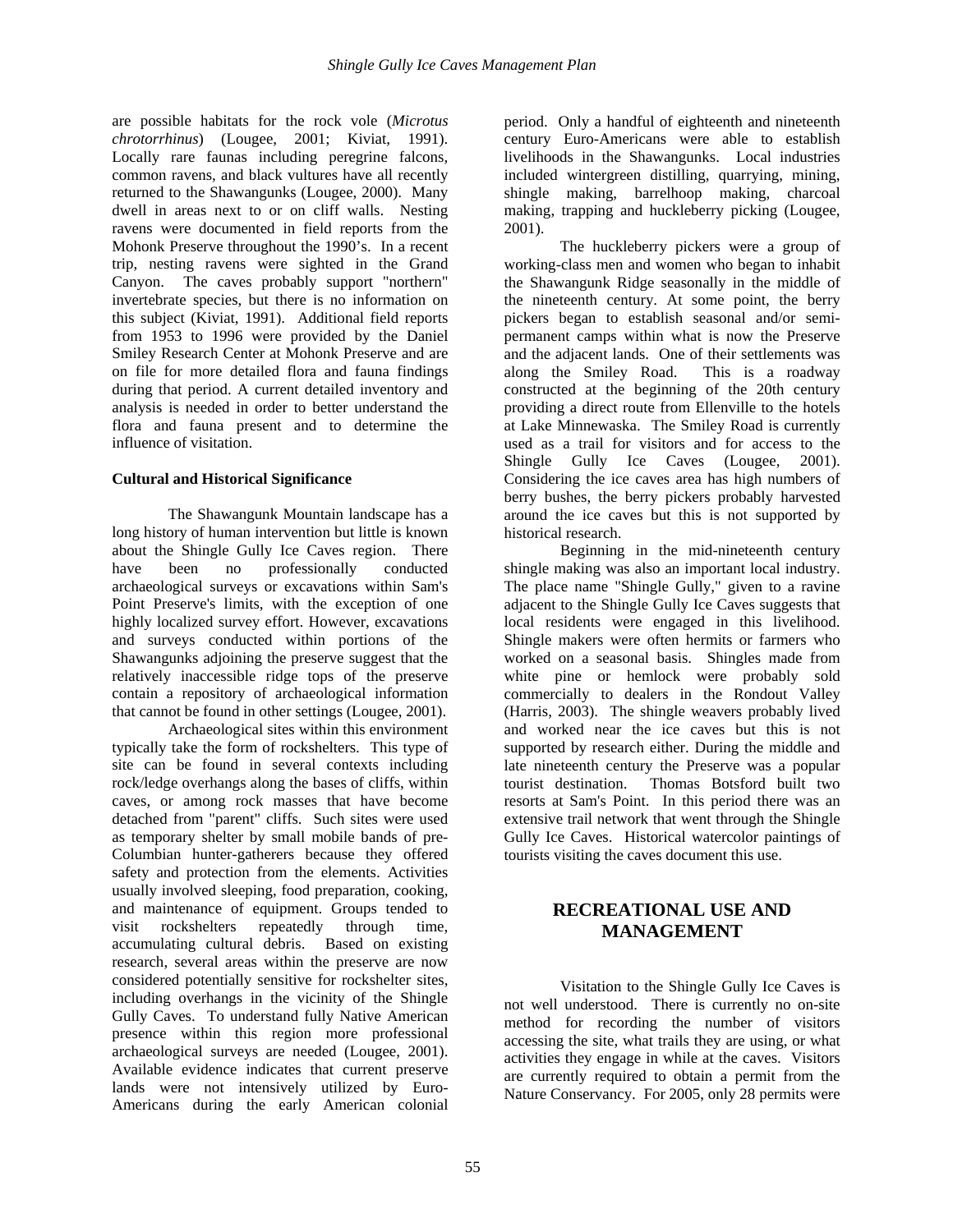granted. However, the annual number of visitors is probably far greater because some visitors are not aware that a permit is needed or choose not to obtain one. Visitors use historic trails, and social paths or unofficial trails. Management of these trails is badly needed to prevent further resource degradation. There are several trails along the cave bottoms that cut through fragile and unique plant communities. A path along the canyon's northern wall is severely eroded and braided. Visitors also walk along the canyon floor (the talus) and have worn a path into the fragile soils and caused degradation of the flora covering the boulders (Lougee, 2000 and 2001). Understanding visitation is important because it is integral in determining which areas require management and what tactics should be employed.

#### **Overview of the VERP Framework**

 The VERP framework consists of nine elements that enable the development of a public use management plan. VERP is a modification of the Limits of Acceptable Change (LAC) system that was developed by the U.S. Forest Service in the 1980s. LAC was a turning point in recreation management as it shifted the emphasis from how much use an area could tolerate to maintaining desired resource conditions. VERP is very similar to LAC and other related planning processes; the primary difference in VERP is that it is driven by goals defined by park purpose, while LAC tends to be more issue driven. VERP is also designed to address recreational public use issues in many National and State Parks (Hof and Lime, 1997).

 An important part of the VERP framework is defining management zones. These zones determine how recreation is managed when applied to geographical areas within the preserve. The zones are based on the goals of Sam's Point Preserve Master Plan and coincide with priority conservation areas. The management zones fix the limits of recreational use for an area, in some cases prohibiting it entirely. Each zone has a unique set of guidelines, restrictions, and desired levels of resource protection that helps to identify the threshold of acceptable public use. Once the zones are determined, a monitoring program is set up to ensure that each zone's standards are maintained. When the management standards are not upheld specific actions will be taken in order to correct the problem. Other elements of the VERP framework include involving the public and developing a mission statement.

#### *The VERP elements*

- (1) Assemble an Interdisciplinary Project Team
- (2) Develop a Public Involvement Strategy
- (3) Develop Statements of Preserve Purpose, Significance, and Interpretive Themes
- (4) Analyze Preserve Resources and the Existing Visitor Use
- (5) Describe a Potential Range of Visitor Experiences and Resource Conditions
- (6) Allocate the Potential Zones to Specific Locations in the Preserve
- (7) Select Indicators and Standards for Each Zone; Develop a Monitoring Plan
- (8/9) Monitor Resources and Social Indicators

 The first three elements are addressed in the Sam's Point Preserve Master Plan. The Sam's Point Advisory Council served as the project team for this framework and discussed the public involvement strategy at the outset of the Master Plan. The VERP framework is detailed in the Master Plan as it applies to the entire Sam's Point Preserve. Only information pertaining to the Shingle Gully Ice Caves will be addressed in this paper, using elements four through eight. All the information about the VERP Framework came from the Sam's Point Master Plan prepared by J. Lougee in 2001.

#### **Shingle Gully Ice Caves VERP Elements**

#### *Element 4: analyze preserve resources and the existing visitor use*

 The purpose of element four is to assess potential conflicts between visitor use and resource protection. This is accomplished through identifying sensitive resource areas of the preserve in the context of traditional use patterns, desired visitor experiences, and existing trails and facilities. The following sensitive resource areas apply to several regions within the Preserve including the Shingle Gully Ice Caves.

(1) Escarpments and Cliff Edges: Numerous escarpments comprise boundaries between pinebarrens communities, hardwood forests and open rock cliff edges, which are dominated by delicate lichen floras and scattered vascular plants. The vertical cliff faces are known to support rare plant populations and important wildlife habitats. The bases of escarpments are often locations of rock overhangs or rockshelters that once supported Native American or early Euro-American habitation. These areas are extremely delicate, are easily damaged by hiker trampling and are slow to recover from such impacts. The damage caused by this can be easily observed by the presence of devegetated soils, exposed bedrock which has not been weathered or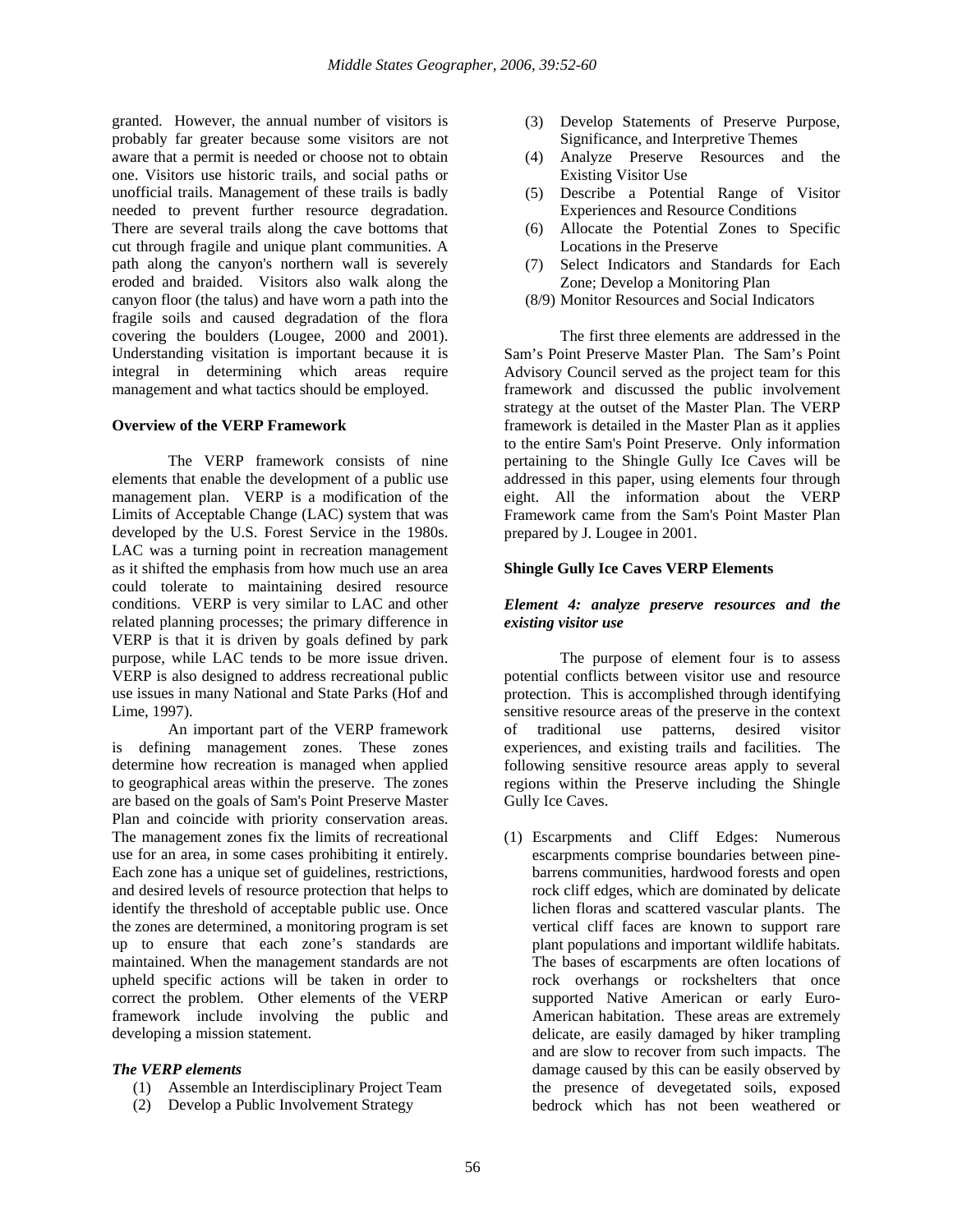colonized by lichen species, and braided paths formed from hikers pursuing different vantage points along cliff edges. Even without established trails, hikers will continue to venture out onto the tops of escarpments making these special areas of concern for the visitor management program.

- (2) Rare Plant Populations: The preserve contains seven rare plant species, all of which have locations in close proximity to hiking trails and pedestrian use areas. These populations are especially vulnerable to hikers who may trample them when wandering off trail to pick blueberries or "bushwhack."
- (3) Crevice and Canyon Bottoms: Some of the most unique terrain of the preserve is the crevices that have formed through fracturing and subsequent shifting of the bedrock. Because of the cool air that circulates along the bottom of these crevices, they provide a habitat for boreal plant species disjunct from their typical mountain environs. Areas such as Shingle Gully and the Grand Canyon receive many visitors because of this unique habitat. These plants grow on very shallow soils forming a thin mantle over the underlying talus, which partially fills the crevices. Due to this and the limited amount of space along the crevice bottoms, the potential for vegetation trampling and soil erosion is high.
- (4) Social Paths / Trail Braiding: This management concern applies to all of the communities and resources within the preserve. With the use of any trail system comes the potential for trail braiding along the periphery of the established trails. This happens when hikers and walkers cut corners, seek out viewpoints, or are unable to follow a poorly marked trail. In the area of Shingle Gully and the Grand Canyon, ambiguous trail delineation has led to significant trail braiding.
- (5) Rare Animal Populations: The preserve is home to three rare animals. Other locally unique animals are also at risk of disturbance from visitor use. The scientific literature has shown how recreational activity can disturb nesting and mating habits, disrupt feeding activities and stress hibernating animals during the winter months.
- (6) Commercial Ice Caves: Due to the historic use of the property, it is likely that the eastern ice caves will continue to be one of the primary interests of the visiting public. The eastern ice caves represent a globally unique natural community called ice caves talus similar to that of the Shingle Gully Caves but on a smaller scale. The former interpretive trail from the commercial Ice

Caves Mountain era follows terrain not unlike the crevice and canyon bottoms mentioned above. These caves are therefore sensitive areas bound to absorb a large percentage of the public use of the preserve. Directing visitors to these ice caves as opposed to other ice cave sites has been a management strategy. This diverts visitors from the Shingle Gully Ice Caves and educates the public through signage on their uniqueness and proper stewardship (Lee, 2006).

### *Elements 5 and 6: describe a range of visitor experiences and resource conditions; apply them to geographic locations within the preserve*

 Element 5 describes the desired future conditions for the preserve. It outlines what resource, managerial conditions and visitor experience opportunities will exist at the preserve by developing management zones. These zones detail the type and extent of recreational use that will be permitted. Only passive recreational uses are permitted at the preserve including hiking, nature observation, crosscountry skiing, and snowshoe hiking. Other forms of public use will be research, education, and stewardship activities. Each zone will allow varying levels of these uses.

 It is envisioned that Sam's Point Preserve will be maintained as the "wilderness" component of the open space areas in the northern Shawangunks. In accordance with the Preserve's mission statement, protection of the natural resources is the primary goal for the Preserve, and limiting public access in some areas will be necessary to sustain this objective. The following management zones provide for both resource protection and compatible public use: the sensitive resource protection zone, primitive zone, backcountry zone, and developed zone. The zones largely follow the boundaries of natural communities and take into account the existing infrastructure on the preserve (facilities, trails, and roads). For simplification, VERP Elements 5 and 6 have been combined.

 For the purpose of this study, only the primitive zone will be described in detail because the Shingle Gully Ice Caves are located within this Zone. The primitive zone is described by detailing geographic location, resource and social conditions, and management activities.

## *Description and application in the primitive zone*

(1) Geographic Location: This zone covers the northwestern corner of the preserve and includes the Shingle Gully Ice Caves and the Grand Canyon. Its southern boundary is where the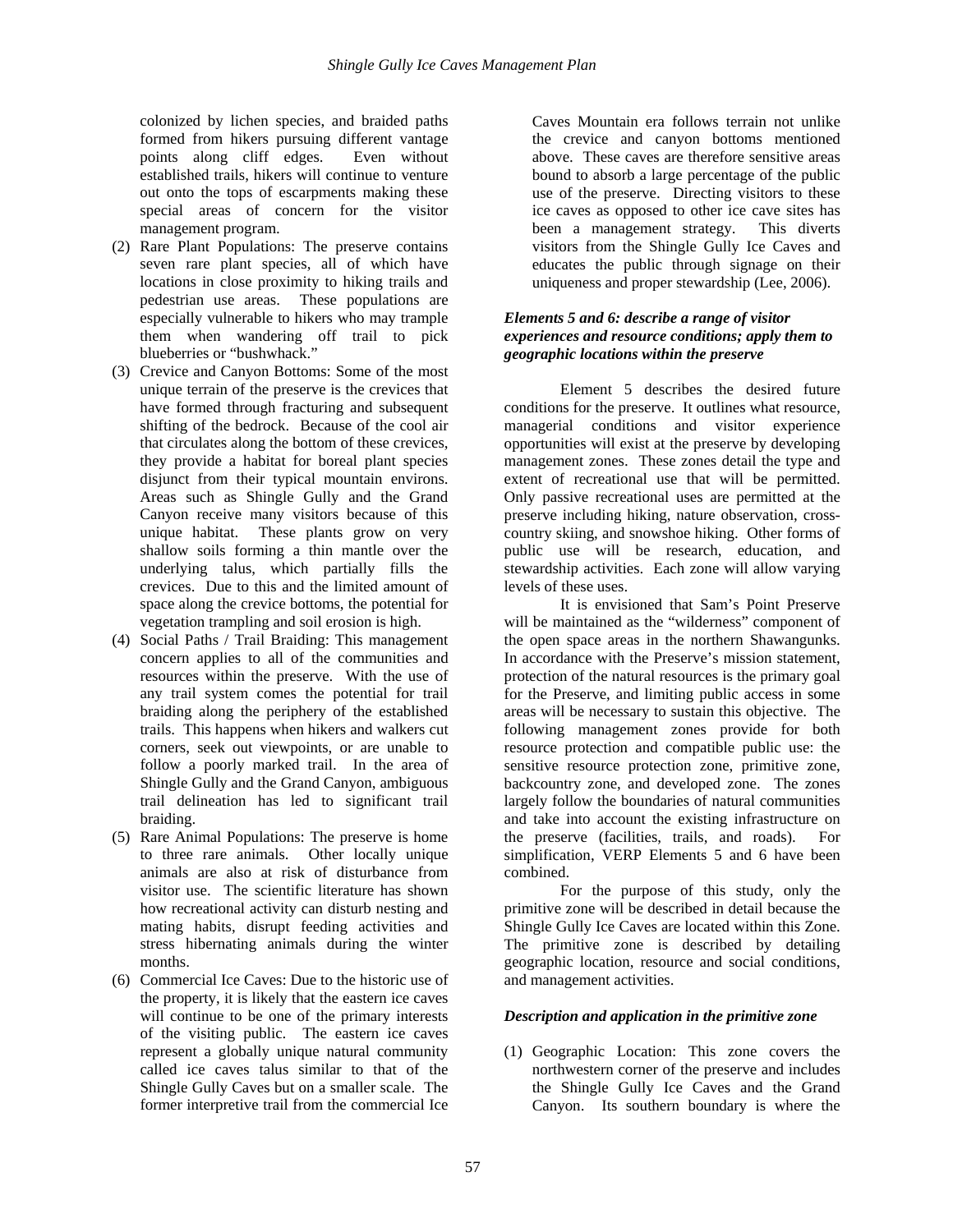pitch pine-oak heath rocky summit community meets the chestnut oak forest.

- (2) Resource Conditions: The Primitive Zone includes largely unmodified areas and is designed to protect rare and sensitive natural communities and rare species populations. These elements of the preserve's biological diversity will be left unharmed by visitors who will be required to use established paths and obtain a permit for access. The resource conditions of this zone will also be determined by natural processes, except where ecological management, restoration, and possible public control measures are needed.
- (3) Social and Experiential Conditions: The plan. Primitive Zone provides visitors with a wilderness like experience. Footpaths will receive little maintenance (to protect the resource), and route finding may be challenging. Map and compass skills are necessary for travel in this zone. Permits will be required for access to the Primitive Zone, which will help to protect sensitive resources and maintain a quality visitor experience. Encounters with other visitors will be few in this zone. Public uses will include education, interpretation, hiking, hunting, research, and stewardship. The dangers of travel in this zone include over-exertion, weather, poisonous snakes, cliff edges, and crevices.
- (4) Management: Management of the Primitive Zone includes education, visitor management and enforcement, research, stewardship, ecological management and wildlife management.

## *Element 7: select indicators and specify standards for each zone; develop a monitoring plan*

 Table 1 shows indicators, standards, and monitoring frequency for the Primitive Management Zone using VERP criteria. Selecting indicators and specific standards for each zone is the crucial element because it marks where the VERP framework moves from being qualitative to being quantitative. It is intended that the set of indicators and standards will be supplemented as more baseline information is gathered for the preserve's natural and cultural resources. A combination of staff and volunteer labor will be needed to carry out this monitoring

#### *Elements 8 and 9: monitor resources and social indicators*

When the standards listed in element seven are violated, action will need to be taken. Determining what management action will be taken should be done by carefully evaluating each situation. Restricting visitor use to prevent trail braiding may not be as effective as improving trail delineation. On cliff edges, the reverse may be true when very clear trail definition does not prevent vegetation trampling caused by hikers seeking out viewpoints. Monitoring for the VERP framework should also be incorporated into the preserve's education and outreach program. Many of the indicators described above will only require a thorough walking of the preserve to monitor; others will require more time and a modest amount of training to complete.

| <b>Indicator</b>                                   | Standard                                                                           | <b>Monitoring Frequency</b>                                           |
|----------------------------------------------------|------------------------------------------------------------------------------------|-----------------------------------------------------------------------|
| Trampling of rare plant populations                | 10% of any rare plant population is trampled within a<br>5yr period                | Update NY Natural Heritage Program rare plant<br>forms biannually     |
| Presence of priority invasive plant<br>species     | There are currently no known occurrences of exotic<br>plant species w/in this zone | Annual walk-through to determine<br>presence/absence and distribution |
| Impact to wildlife (ravens)                        | Nesting ravens are not observed in Shingle Gully                                   | Annually                                                              |
| Trail width on the canyon/crevice<br>floors        | Not to exceed 18-24"                                                               | Biannually through photopoints                                        |
| Vegetation disturbance on<br>canyon/crevice floors | No further disturbance from 1999 photopoints                                       | Biannually                                                            |
| Trail braiding of primitive paths                  | No more than 1 path w/in 50' from trail centerline                                 | Every 5 years                                                         |
| The presence of "social" paths                     | Obvious unofficial trails forming                                                  | Annual walk-through observations                                      |
| Number of non-permitted visitors                   | No more than 20% of annual visitors did not obtain a<br>permit                     | Biannually                                                            |
| Encounters between visitor groups                  | A visitor group encounters no more than 1 other party<br>in a day                  | Annually based on questionnaires to permitees                         |

Table 1. Indicators, Standards, and Monitoring Frequency for VERP Primitive Management Zone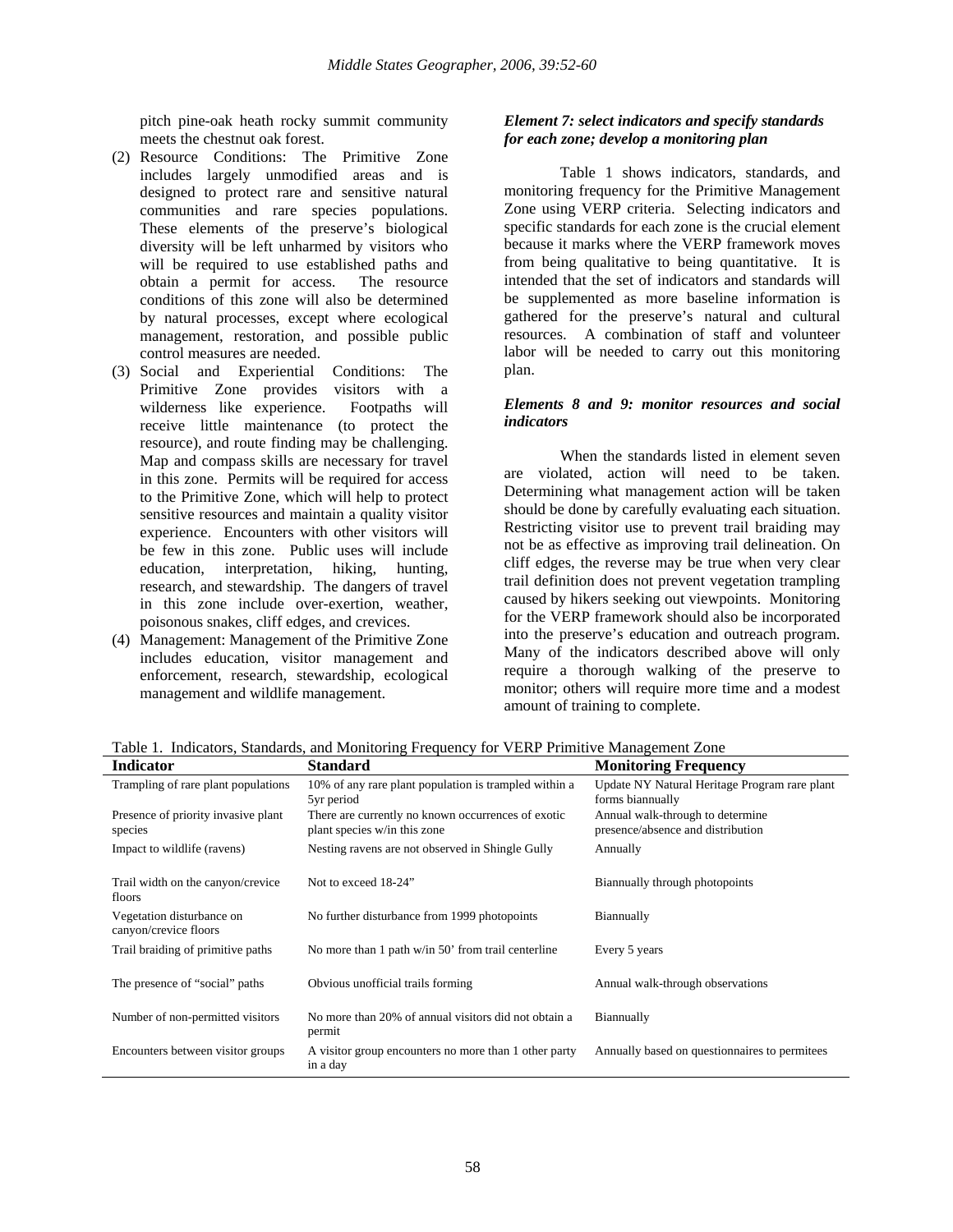## **MANAGEMENT RECOMMENDATIONS**

After analyzing the relevant elements of the VERP Framework in the Sam's Point Dwarf Pitch Pine Preserve Master Plan that applied to the Shingle Gully Ice Caves, it was decided that local experts and land managers should be consulted to find out their recommendations, based on their experience and background knowledge. Experienced trail experts, ecologists, land managers and hike leaders contributed their recommendations. These were compiled and analyzed. A meeting was then set up to determine future management actions. The result of this meeting was a clear set of objectives that built on the research in the Master Plan. These resource management objectives will be implemented over the next few years as funds and staff become available.

A significant issue addressed was how the Preserve can improve its knowledge of visitation at the Shingle Gully Ice Caves. Mohonk Preserve, located farther north on the Shawangunk Ridge, has been using a trail monitoring device that counts individuals as they pass a specific location. This technique is slightly problematic because it may count an individual more than once. There are four potential monitoring locations. Research needs to be done on costs and actual use of the monitoring device.

Improving the education of hike leaders will help improve general visitor stewardship. Informational materials should be created and disseminated to existing and future hike leaders. When anyone contacts the preserve for a permit they should complete a survey. Staff may want to consider having hike leaders view a presentation or take a short training session. Several hike leaders are knowledgeable about the Ice Caves and have offered to serve as onsite stewards during their guided hikes. A physical presence at the Ice Caves is necessary to enforce regulations and to improve visitor awareness. With minimal staff and other resources, informed hike leaders would serve this purpose best.

The permit system may not adequately count visitors, but it does serve as a method of education. Currently, a letter is sent to those individuals receiving permits. This letter should be reworded and made concise as well as educational. It should include information on how to hike responsibly in the area and why it is important to take care of the Shingle Gully Ice Caves.

Ravens nest in the Grand Canyon on a western cliff wall under a ledge. These ravens have been documented in field reports done by the Smiley

Research Center at Mohonk Preserve since the early 1990's and they were seen and heard on a recent trip. Ravens are not very tolerant of people near their nesting sites so it was recommended that the Grand Canyon trail be closed during the nesting period.

Minimal signage should be placed to maintain the wilderness/backcountry appearance of the area. Signage should only be used where necessary to protect the resource. It was decided that signs would be helpful at two locations: the entrance to the Shingle Gully Cave and after entering Grand Canyon. The sign should only serve to educate those that do access the caves. These signs should be small and very simple. They should inform people about the sensitivity of the vegetation and appropriate trail use.

A monitoring system needs to be put in place in order to document the effects that visitation is having on the rare and unique vegetation in the Shingle Gully Ice Caves. A photo point monitoring system would help to monitor changes in the vegetation. In addition, specific locations could be identified and then monitored as indicators of the general health and changes in vegetation. Analysis of these sites would not have to be highly quantified as long as they provided the appropriate information. These sites should be monitored in late spring and early fall to determine how significant seasonal changes may be.

Social and braided trails are a high priority. Trails along the cave bottoms and along cliff edges are the most sensitive and important. The best management of unwanted trails surrounding the Shingle Gully Ice Caves would be to brush in unwanted trails for several feet with downed trees and underbrush. Since there are so many trails, there is a high possibility of the unfamiliar visitor getting lost or following a wrong trail. Hikers would be more inclined to use the cleared trails.

## **SUMMARY**

The resource management plan for Shingle Gully Ice Caves addresses the key issues faced in protecting a sensitive and unique ecosystem. The major problems stem from recreational use that leads to the development of social trails, vegetation trampling, soil erosion, and wildlife disturbance. This plan establishes a clear and manageable set of objectives that integrates input from experts and preserve staff as well as builds upon the work done by J. Lougee in the Sam's Point Dwarf Pitch Pine Preserve Master Plan. These objectives can be summarized as follows.